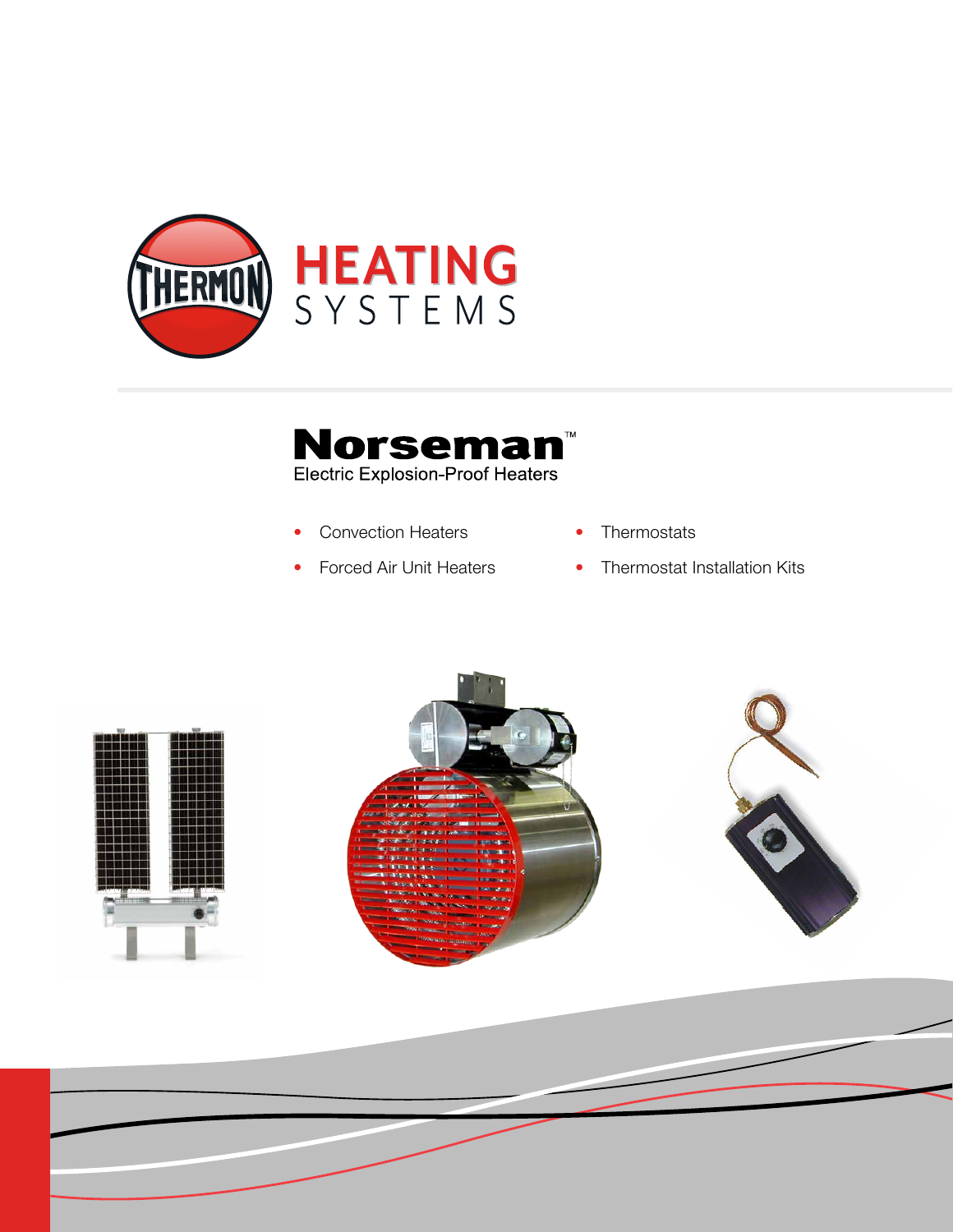# **Thermostats**



#### XTW Explosion-Proof Thermostats

Designed for air and liquid temperature sensing and control applications in hazardous locations where explosive substances may be present, such as air, ducts, pipes or tanks.

- Featuring the patented *x-Max*® system with the unique track and trolley wiring to provide maximum durability, safety, convenience and ease of use.
- Ratings to 600V, S.P.S.T or D.P.S.T.
- Moisture resistant to CSA type 4 (upon request).
- CSA approved for Class I, Division 1 & 2, Groups A, B, C & D; Class II, Division 1 & 2, Groups E, F & G; Class III, Divisions 1 & 2.

### XTB Explosion-Proof Thermostats

Designed for remote sensing and control applications in hazardous locations where explosive substances may be present, such as air, ducts, pipes or tanks.

- Featuring the patented  $x$ -*Max*<sup>®</sup> system with the unique track and trolley wiring to provide maximum durability, safety, convenience and ease of use.
- Ratings to 600V, S.P.S.T or D.P.S.T.
- Moisture resistant to CSA type 4 (upon request).
- CSA approved for Class I, Division 1, Groups C & D; Class II, Division 1 & 2, Groups E, F & G; Class III, Divisions 1 & 2.



## Thermostat Installation Kits



#### XTK Thermostat Installation Kits

The Norseman™ XTK facilitates field installation of a thermostat into other *x-Max*® based products, such as the Norseman™ XB.

- Explosion-Proof Convection Heater, the CXC Explosion-Proof Screwplug
- Heater or the XGB Explosion-Proof Unit Heater.
- Allows products to be stocked without thermostat and have a kit supplied when required.
- Available either with a thermostat well assembly or with a packing gland and 60 inch (1524 mm) capillary for remote bulb sensing.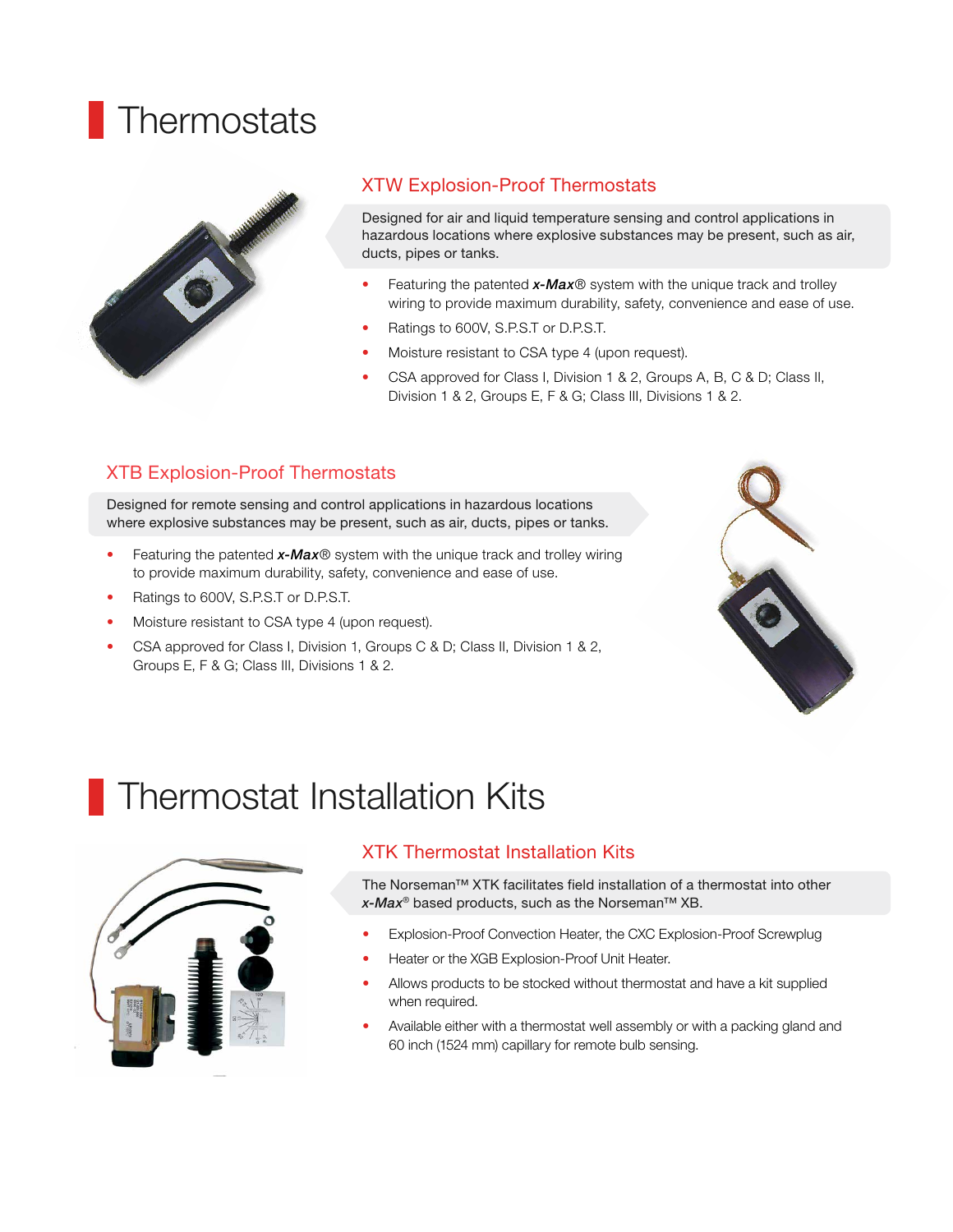## Convection Heaters



#### XB Explosion-Proof Natural Convection Heaters

Designed for heating spaces where explosive substances may be present such as storage rooms for paints and cleaners, grain elevators, gas plants and more.

- Offers a state of the art design, featuring Thermon Heating Systems' unique copper-free aluminum extruded convecter and patented *x-Max*® terminal housing.
- Models offered in 47.5 to 5130W and from 120 to 600V.
- $_{\circ}$  CSA<sub>us</sub> approved for Class I, Division 1 & 2, Groups A, B, C & D; Class II, Division 1 & 2, Groups E, F, G; Class III, Division 1 & 2 at a temperature code of T2D, T3B, T4A or T6.
- CE/ATEX for II 2 G, Ex d IIC T3 or T4 Gb.

### XPA Explosion-Proof Natural Convection Panel Heaters

Designed specifically for freeze protection of control enclosures and other confined areas characterized by poor natural circulation where potentially explosive substances may be present, such as control cabinets, small enclosures and more.

- Comes factory-wired to an explosion-proof junction box or thermostat and includes a mounting bracket and hardware.
- Models offered in 50 to 700 W and from 120 to 240V.
- $_{\circ}$  CSA<sub>us</sub> certified for Class I, Division 1 & 2, Groups A, B, C, & D.
- ATEX/IECEx/EAC Ex d IIC or IIB, T2 (215ºC), T3 or T4, Gb IP66.
- Available in three different size extrusions.



### Forced Air Unit Heaters



### XGB Explosion-Proof Forced Air Unit Heaters

Designed for heating industrial spaces where potentially explosive substances may be present, such as water and sewage treatment plants, oil refineries, compressor stations and more.

- Available in two cabinet sizes, small units with ratings of up to 10 kW and large units with ratings of up to 35 kW.
- Models offered in 3.75 to 35 kW, ranging from 208 to 600V.
- $_{\rm c}$ CSA<sub>us</sub> approved for Class I, Division 1 & 2, Groups C & D; Class II, Division 1 & 2, Groups E, F & G of a temperature code of T2C, T2D, T3A or T3B.